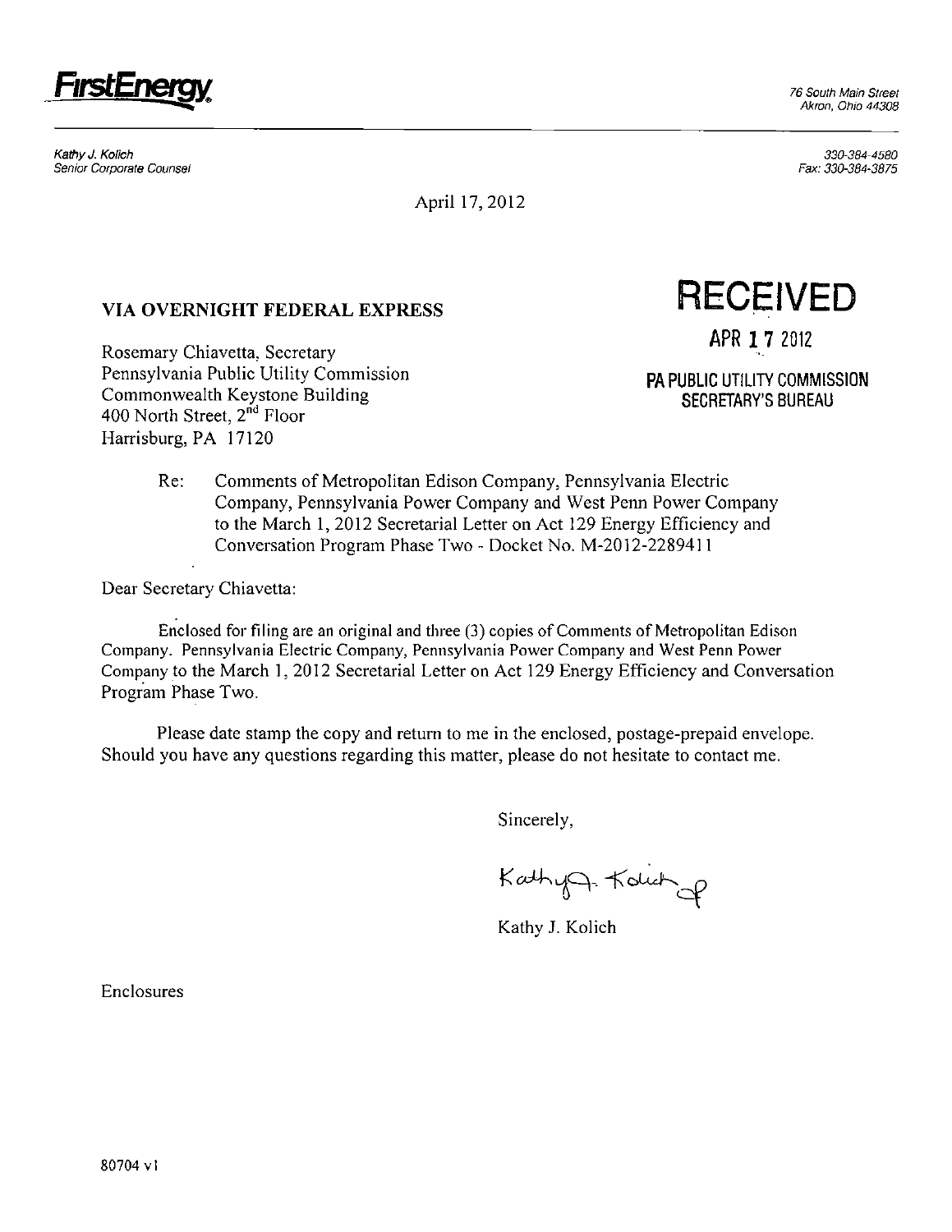# **RECEIVED**

#### **BEFORE THE**  PENNSYLVANIA PUBLIC UTILITY COMMISSION APR 1 7 2012

PA PUBLIC UTILITY COMMISSION SECRETARY'S BUREAU

| Act 129 Energy Efficiency and Conservation |                           |
|--------------------------------------------|---------------------------|
| Program Phase Two                          | Docket No: M-2012-2289411 |
|                                            |                           |
|                                            |                           |

### **COMMENTS OF METROPOLITAN EDISON COMPANY, PENNSYLVANIA ELECTRIC COMPANY, PENNSYLVANIA POWER COMPANY AND WEST PENN POWER COMPANY TO THE MARCH 1, 2012 SECRETARIAL LETTER ON ACT 129 ENERGY EFFICIENCY AND CONSERVATION PROGRAM PHASE TWO**

### **1. INTRODUCTION**

On October 15, 2008, House Bill 2200, Act 129 of 2008, P.L. 1592, 66 Pa. C.S.

§§ 2806.1 and 2806.2 ("Act 129") was signed into law and requires the Commonwealth's largest electric distribution companies ("EDCs") to develop Energy Efficiency & Conservation ("EE&C") programs for. Act 129 requires the Pennsylvania Public Utility Commission ("Commission") to evaluate the costs and benefits of the EE&C programs by November 30, 2013 and directs the Commission to set new incremental consumption and peak demand reductions, if the benefits of the programs and plans exceed the costs. In accordance with Act 129's directives, the Commission began the process of evaluating the cost-effectiveness of the EE&C Programs and determining whether additional incremental consumption and peak demand reduction targets should be adopted and, if so, at what levels.

The Commission has implemented several activities as part of its evaluation of future Act 129 mandates. On March 1, 2012, the Commission issued a Secretarial Letter seeking comments on a number of topics that will be instrumental in designing and implementing any future phase of EE&C Programs through continuation of Act 129. The Commission also held a stakeholder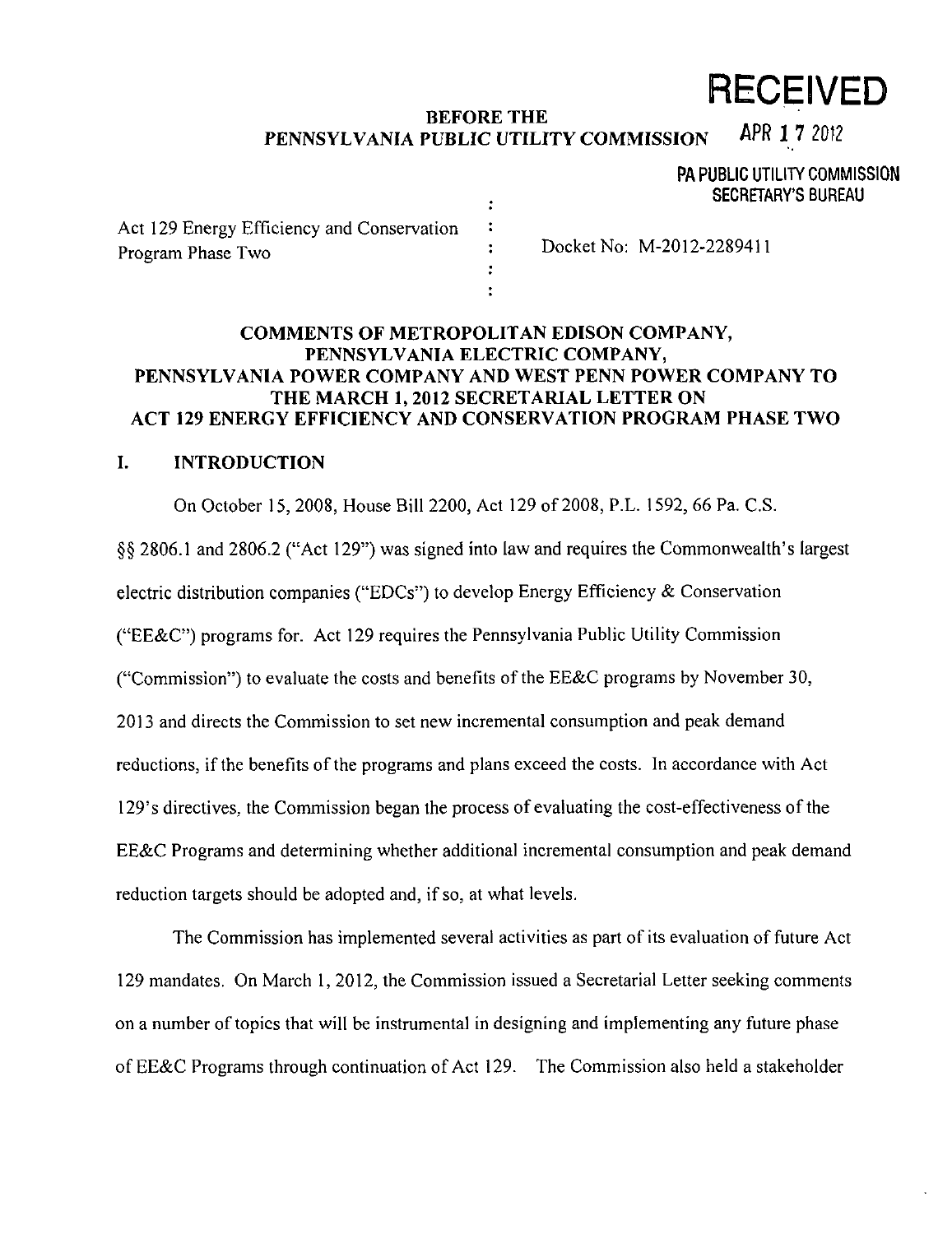meeting on March 16, 2012 to provide interested parties an opportunity to identify additional issues and concerns regarding the blueprint for future EE&C Programs and to address any questions regarding the topics and issues presented in the Secretarial Letter. It is in response to these inquiries that Metropolitan Edison Company ("Met-Ed"), Pennsylvania Electric Company ("Penelec"), Pennsylvania Power Company ("Penn Power") and West Penn Power Company ("West Penn") (collectively, the "Companies") submit these comments. Further, the Commission expects to release shortly a market potential study, performed by CDS Associates, the Statewide Evaluator, that will advise the Commission and interested parties of the estimated energy savings potential remaining in the various Pennsylvania EDCs' respective service territories. Finally, the Commission expects to soon release a Tentative Order that will put forward, among other things, any future incremental consumption and peak demand reduction targets and guidelines for future EE&C Programs, if deemed necessary based on the above activities.

The Companies appreciate the opportunity to address the specific issues and topics raised in the Secretarial Letter and stakeholder meeting, and commend the Commission for its foresight in beginning the evaluation of EE&C Programs provided under the initial phase of Act 129 (Phase I) and reviewing any potential future EE&C Programs provided under continuation of Act 129 (Phase II) in a time frame that will allow for an efficient and timely transition from the current Act 129 Phase I programs to any potential new Phase II programs.

Consistent with Act 129 requirements and as noted by Chariman Robert F. Powelson in his Statement on March 1, 2012, "[i]t is essential, ... that any future Act 129 programs are effective uses of consumers' money" and the Commission "must have all of the facts at [its] disposal to ensure the costs and benefits of these programs truly weigh in on the side of the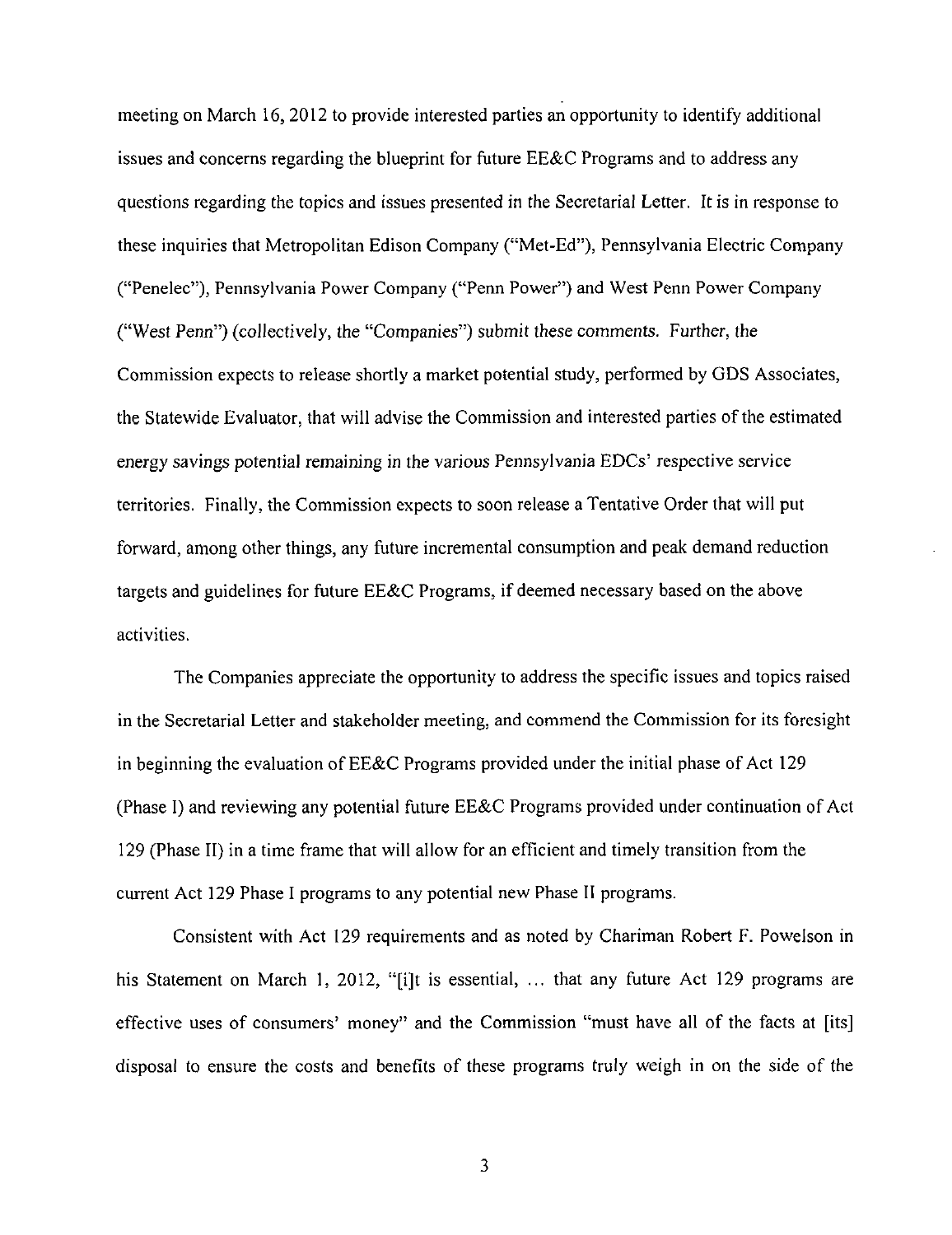consumers." (Chairman Robert F. Powelson March 1, 2012 Statement.) While the Companies are committed to continuing to work with their customers to reduce their energy consumption in the most cost-effective manner, the Companies agree with Chairman Powelson in that the Commission should truly review whether Act 129 programs are not only cost-effective in the long run, but also beneficial to customers in the short term during these difficult economic times, given the inevitable increase in customers' rates as a result of additional EE&C Phase II programs. Moreover, as more fully discussed below, Act 129 contains certain provisions, such as demand reductions, top 100 hour performance requirements and sector carve-outs, that may hamper the Companies' ability to comply with any future Act 129 mandates. These and other issues discussed below must also be considered by the Commission when performing its analysis.

#### **II. PLANNING TIMELINE**

In the Secretarial Letter, the Commission proposed a timeline for planning of Act 129 Phase II. The Companies generally support the Commission's proposed timeline, but suggest that the Commission accelerate the proposed due dates for Comments and Reply Comments, as well as the anticipated issuance date of an Implementation Order and any related Commission rulings by at least two weeks, so as to provide EDCs with additional time for the development, filing and implementation of any programs should an Act 129 Phase II be found to be appropriate. This acceleration should not prejudice parties, given that most, if not all, have participated in prior Act 129 activities and are familiar with the issues. The Companies also urge the Commission to address any issues related to the 2013 Technical Reference Manual ("TRM"), the 2013 Total Resource Cost Test ("TRC") and any Phase 11 EE&C Templates coincident with the issuance of the Phase II Order, given how integral each of these issues is to the development of Phase II EE&C Plans; a delay in addressing any one of which may hinder the development of Phase II Plans.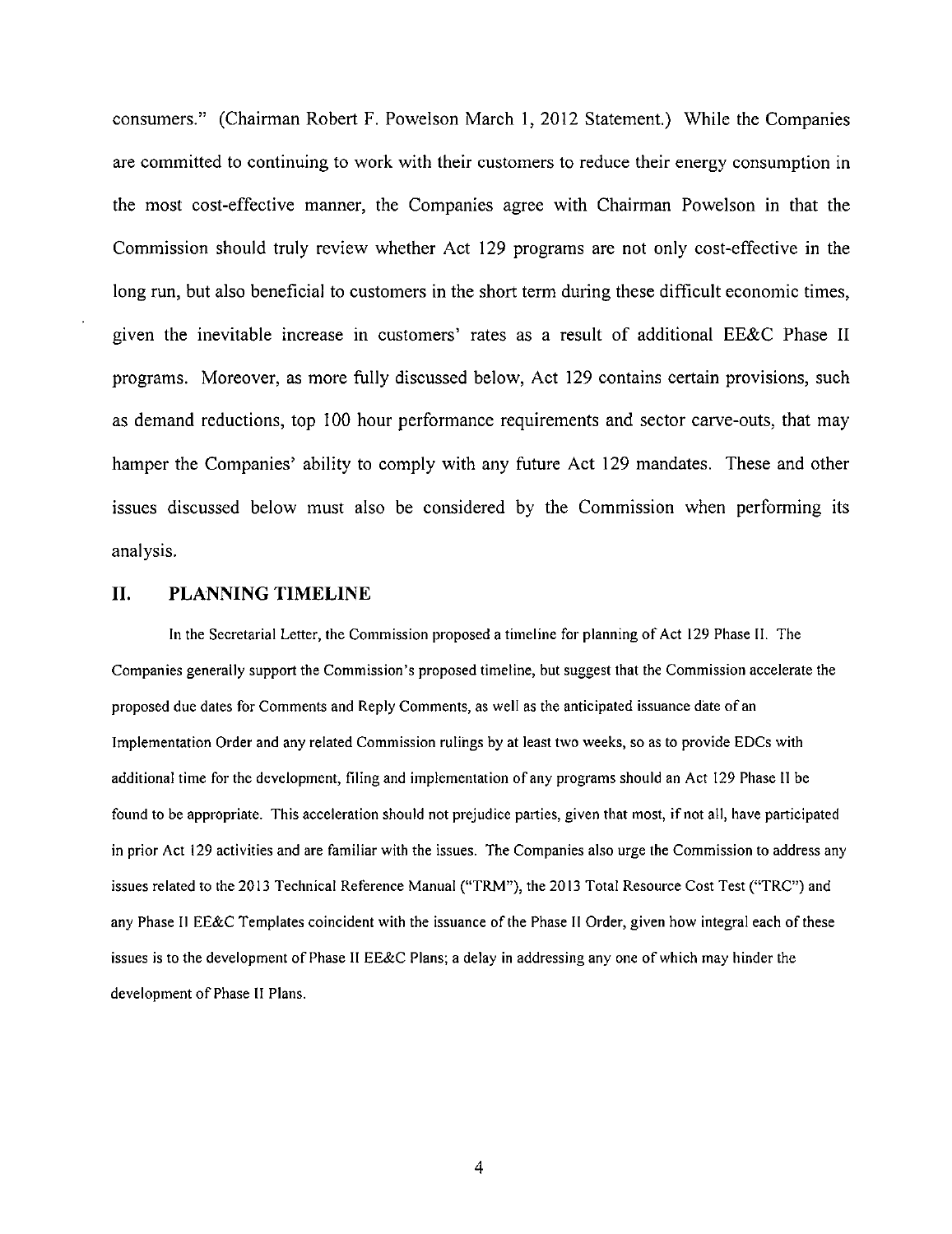#### **III. LENGTH OF SECOND EE&C PROGRAM**

In its Secretarial Letter, the Commission requested comments on the optimal length of a possible future EE&C Program, including a three-, four-, or five-year length. If the Commission determines that future EE&C Programs are appropriate, the Companies agree with many of the participants at the Commission-sponsored workshop on March 16<sup>th</sup> and support a five-year planning process for several reasons. First, a longer period (beyond the current three-year cycle) will allow for more time and attention to the implementation, promotion and administration of approved programs, rather than devoting resources to the preparation and possible litigation of new EE&C Plans that, given the nature of the programs, would generally have relatively minor changes from previous plans. If the five-year cycle is adopted, the Companies urge the Commission to work with interested parties to further streamline the accelerated plan amendment approval process established in Docket No. M-2008-2069887 and to be more timely in the issuance of Orders involving amendments to plans that require Commission approval.<sup>1</sup> Given that much of the basic energy efficiency (commonly referred to as the "low-hanging fruit") has been achieved, Phase II programs will need to be more sophisticated and may require more adjustments to markets. If any of the EDCs are to have any chance of achieving Phase II targets, flexibility in the administration of programs is a must.

Second, a longer term EE&C Program will allow conservation service providers to develop larger, more sophisticated customer programs and projects that may not be practical or possible within a shorter term EE&C cycle. Similarly, a five-year EE&C Program cycle

<sup>1</sup> Met-Ed, Penelec and Penn Power submitted an amended plan in February, 2011, receiving final Commission approval of the proposed changes 11 months later on January 12,2012. West Penn, on August 9, 2011, also submitted changes to its currently approved EE&C Plan, along with an unopposed stipulation in which approval of the changes with slight modifications was sought. As of the date of this filing, the Commission has yet to rule on West Penn's request.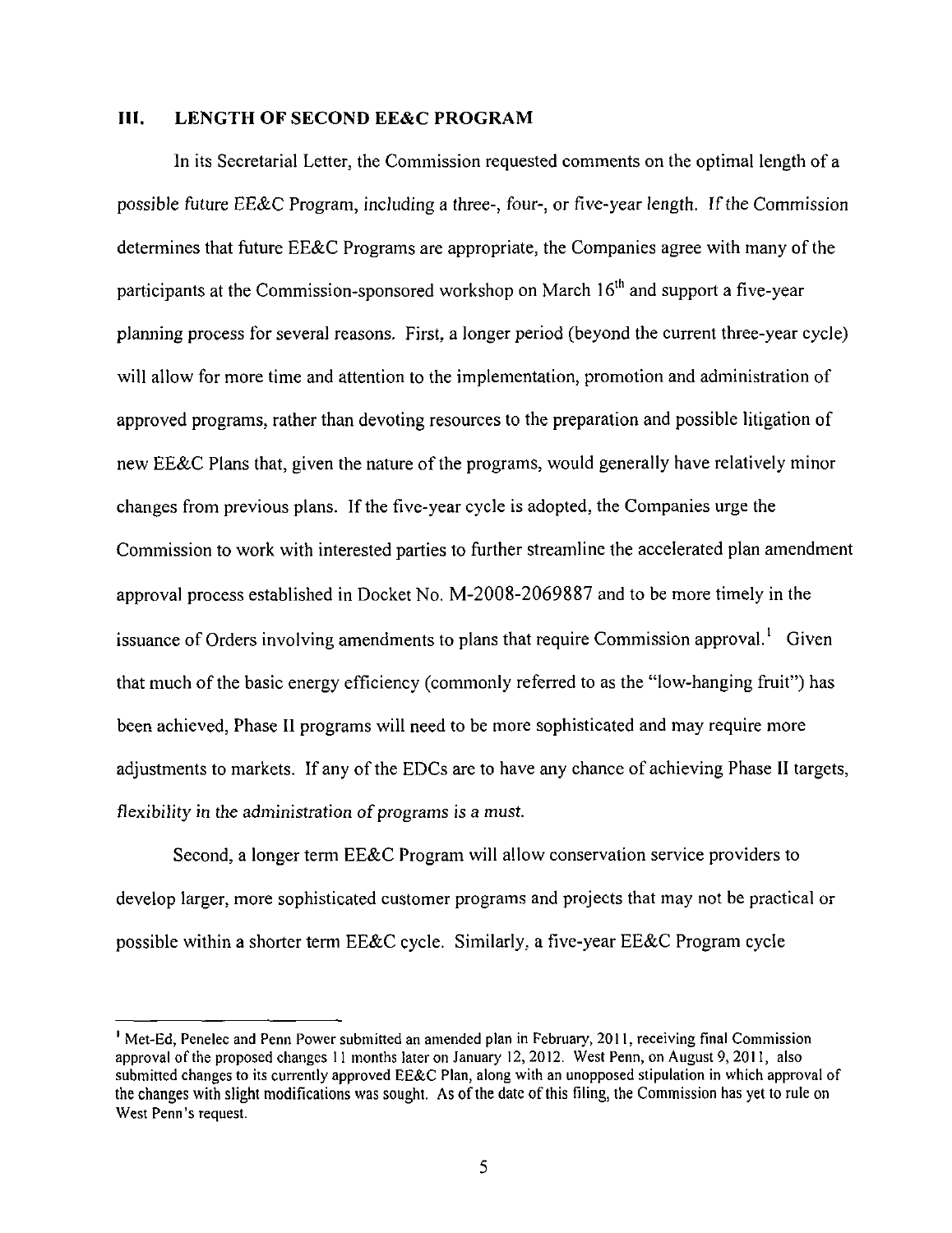**provides more certainty, which may encourage customers or EDCs to invest in projects involving more capital intensive projects such as load control or to participate in PJM capacity auctions.** 

#### **IV. INCLUSION OF A DEMAND RESPONSE CURTAILMENT PROGRAM**

In its Secretarial Letter, the Commission requested comments on whether a demand response program should be included in future EE&C Programs and, if included, the structure such a program should take. Currently, Phase I of Act 129 requires a one-year demand response program that the EDCs will implement during the summer prior to the year in which compliance is required  $-$  namely 2012  $-$  and requires compliance based on the 100 hours of greatest demand. Because the Statewide Evaluator's assessment of the current peak demand program will not be completed until after the summer of 2012, the Commission has developed contingencies, which it has identified in its Secretarial Letter, ranging from doing nothing with regard to peak demand reduction requirements until after the Statewide Evaluator completes its study to requiring EDCs to set aside a portion of Phase II budgets for future, as yet unknown, demand reduction targets, to removing demand reduction targets from any Phase II requirements.

The Companies recommend that no peak demand reduction targets be included in any future Phase II requirements because the Companies believe that any such requirements are better addressed through PJM and participation by EDCs under Act 129 which requires subsidization by the EDCs would undermine and interfere with the competitive capacity market evolving in PJM. In FirstEnergy's Pennsylvania footprint alone participation in capacity markets has grown from 424 MW in 2008/2009 to 1,152 MW in 2011/2012 -- 272% of 2008 levels; and customer sites, from 248 sites to 1,677 sites -- 676% of 2008 levels. The above statistics are significant in that the participation in PJM programs has grown to approximately 10% of the peak load associated with the FirstEnergy's Pennsylvania Companies. If left to competitive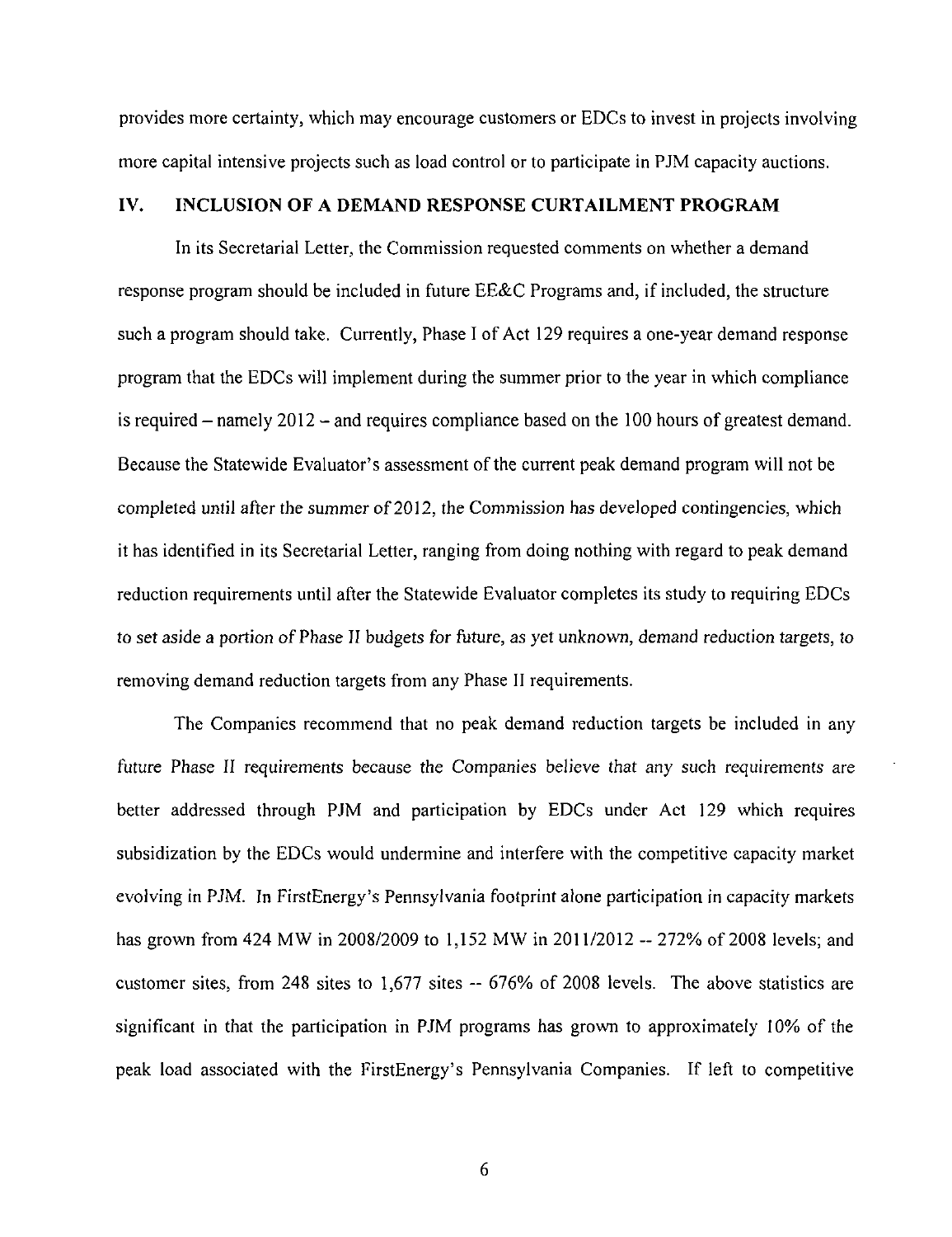markets, it is likely that such participation will continue to grow, thus achieving the objectives of peak demand without the additional cost to Pennsylvania electric customers.

Nevertheless, should the Commission find that future demand response programs are necessary, the Commission should make several changes to the design of any such program. First, it should eliminate the top 100 hour requirement. It is extremely burdensome and costly, given that there is no certainty as to when the highest 100 hours of peak demand on the system will occur. In order to try to meet this requirement, EDCs must over comply in order to hedge against selection of the wrong 100 hours  $-$  a real concern given the unpredictability of the weather and the economy. This over-compliance increases costs, thus reducing the amount of funds available for energy efficiency programs and other potential peak load reduction programs. Second, an EDC should be able to count participation by any of its customers in PJM's demand response programs, which again reduces compliance costs while still achieving the peak demand reduction objectives, thus freeing additional funds for other programs. Third, if EDCs are required to achieve peak demand reductions beyond those already addressed by PJM, they should only have to demonstrate the ability to reduce peak load, rather than actually having to reduce peak load. In so doing, customers need not be inconvenienced if in any given year sufficient capacity exists either due to a downturn in the economy or an unusually cool summer. Finally, in order to make an informed decision on this entire matter, the Companies recommend that the Commission defer its decision until after the Statewide Evaluator's analysis is completed and it issues it report. Further, only if decisions must be made prior to the issuance of such a report, the Companies recommend that the Commission simply have EDCs set aside a portion of their budgets now^ with energy efficiency targets being adjusted downward to reflect the fewer budget dollars available for compliance.

 $\overline{7}$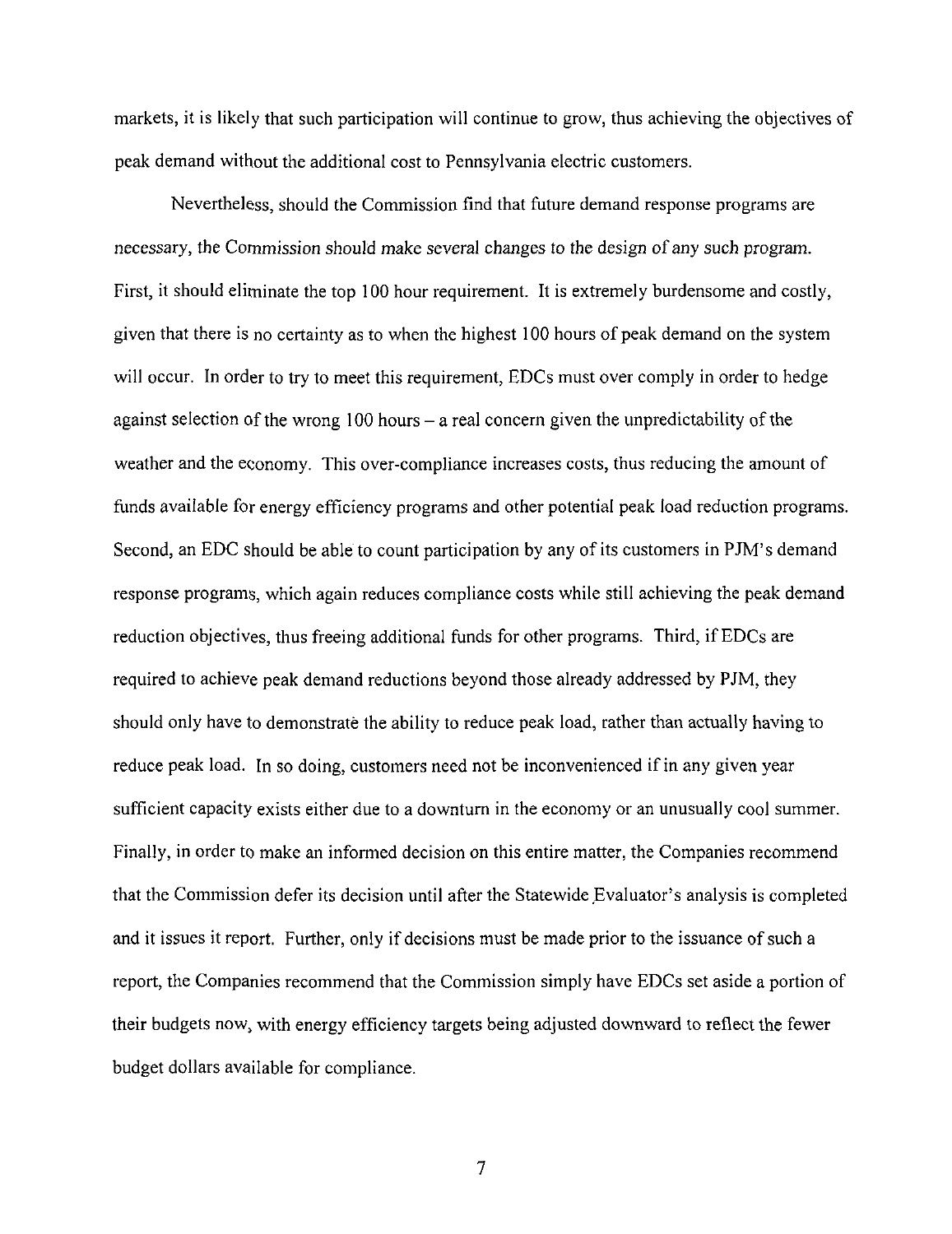#### **V. ALIGNING EDC TARGETS AND FUNDING USING DOLLARS PER MWh OF EXPECTED REDUCTIONS**

In its Secretarial Letter, the Commission seeks comments on whether the Commission should align EDC targets and funding. The Commission identified two ways that EDC reduction targets could be more closely aligned with available funding. First, the Commission could vary each EDC's reduction targets to be consistent with the amount of funding available under each EDC's 2% revenue cap. Second, the Commission could set uniform percentage reduction targets across EDCs and vary EDC funding under the 2% revenue cap.

The Companies commend the Commission for recognizing the potential inequities arising under the current structure and support the Commission's efforts to remedy the situation. EDCspecific acquisition costs may be higher for EDCs with lower rates and more distributed customers than for EDCs with higher rates and higher population densities. Customers with lower rates have less economic motivation to invest in energy efficiency technologies, or to adopt conservation behaviors. To overcome that barrier, EDCs with lower rates may need to provide higher incentives, involving higher acquisition costs than EDCs with higher rates. Recognizing all of the aspects that impact the energy savings and/or costs among the EDCs, the Companies support the Commission's consideration of aligning EDC targets and funding using dollars per MWh of expected reductions to address the imbalances that would result with uniform targets and budgets.

The Companies recommend either a uniform reduction in targets across EDCs with varied funding (less than the 2% cap) or consistent funding and varied targets by EDC. In either option, acquisition costs associated with energy savings must be included as a primary factor in setting the targets. EDC targets must be linked to available funding and acquisition costs (\$ per annually saved MWh). As already discussed, much of the "low-hanging fruit" has already been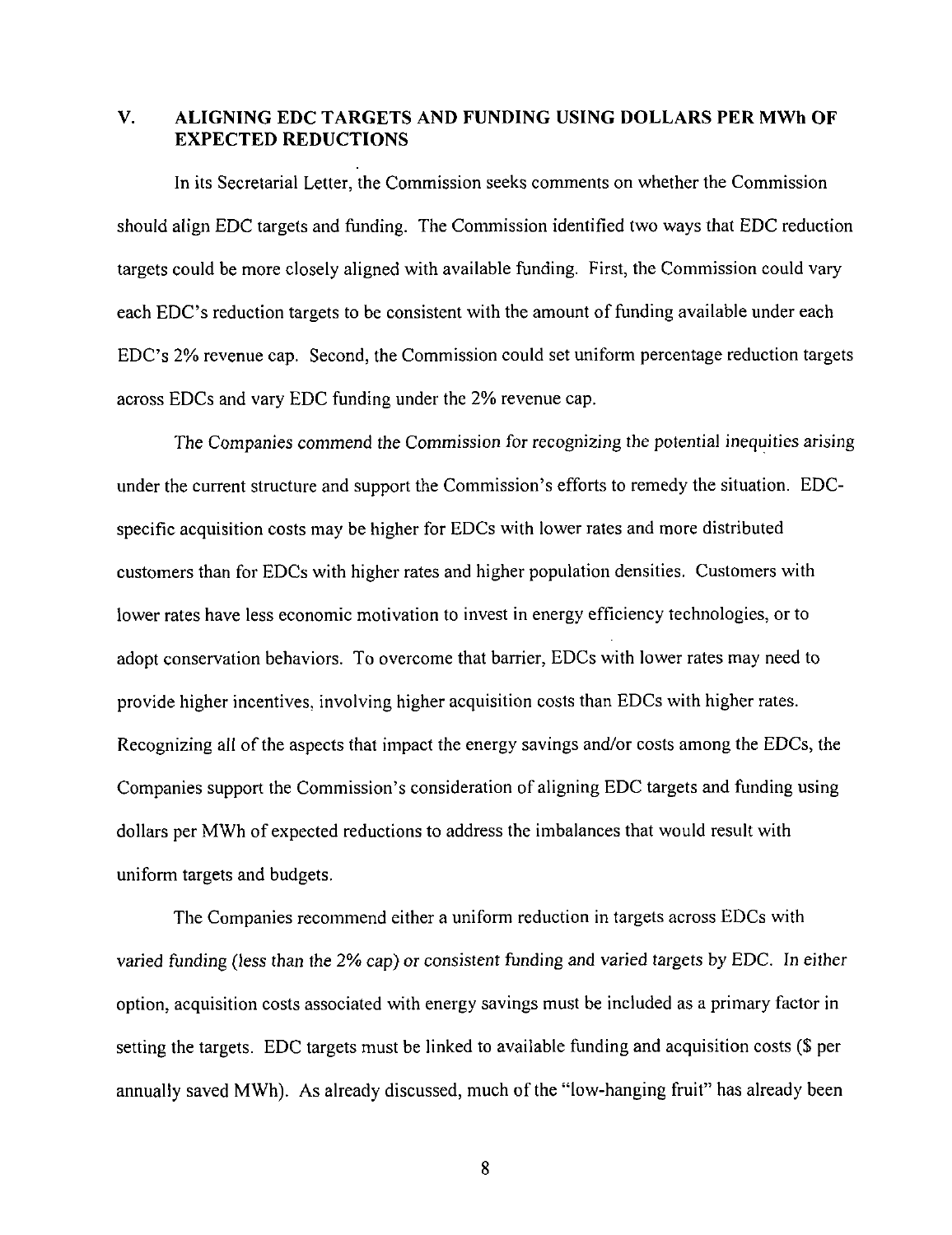picked. Moreover, there may be higher baseline efficiencies and changes in state and federal law that may affect TRM values. Accordingly, it is expected that Phase II acquisition costs will be greater than those in Phase I, with current Phase II estimates by the Companies approaching approximately \$30/MWh; and perhaps greater if the Commission maintains specific sector requirements.

#### **VI. INCLUSION OF A REDUCTION TARGET CARVE-OUT FOR THE GOVERNMENT, EDUCATIONAL AND NON-PROFIT SECTOR**

Phase I of Act 129 required each EE&C plan to obtain at least 10% of the required reductions in consumption from units of Federal, State and local government, including municipalities, school districts, institutions of higher education and non-profit entities.<sup>2</sup> In its Secretarial Letter, the Commission identified three alternatives for structuring a carve-out for the government, educational and non-profit sector, should this carve-out be continued in future EE&C Plans. In the first option, the carve-out could be structured as a percentage of the overall program savings, similar to Phase I. In the second option, the Commission would require that an EE&C Plan budget carve-out a minimum amount to be spent on measures purchased or installed by this sector. The third option would set the sector carve-out, whether it be budgetary or energy savings, based on the sector's potential in each EDC's service territory.

The Companies oppose a Phase II sector "carve-out," at least for non-low income sectors, believing such a requirement to be redundant with the programs and measures offered to commercial and industrial customers, and causing unnecessary cost increases by requiring additional plan design, marketing, administration and implementation for these special sectors. Further, many of the participants in government, educational and non-profit are constrained by budget cuts that preclude them from participating in many programs, absent extremely large

<sup>&</sup>lt;sup>2</sup> See 66 Pa.C.S. § 2806.1(b)(1)(i)(B)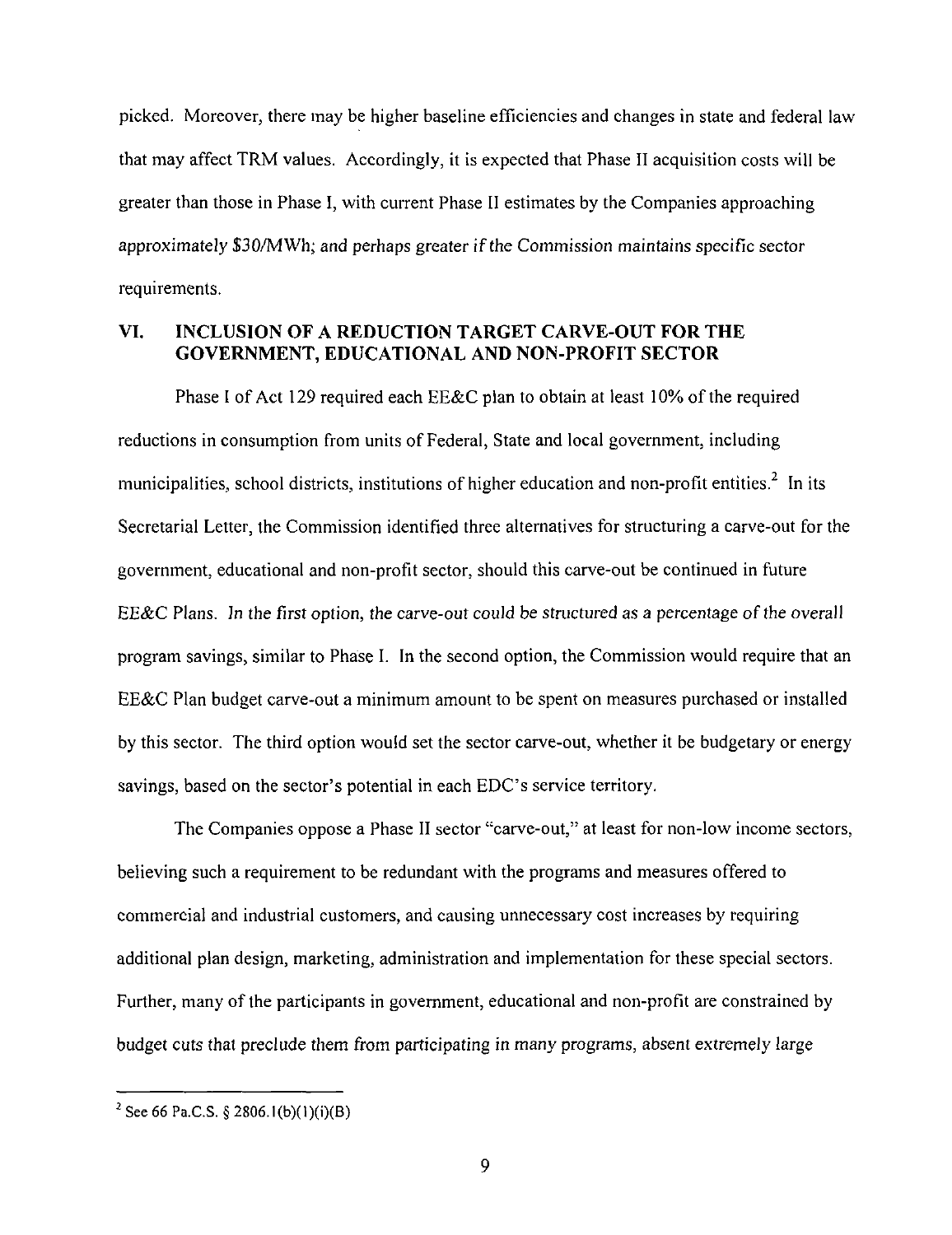incentives, thus making these programs less cost effective then other potential programs for the general sectors. Rather than force less cost effective programs, the Companies urge the Commission to allow them to instead focus efforts on the general customer segments, allowing these special segments to participate if their budgets allow them to do so. However, should the Commission decide to continue with a government, educational and non-profits "carve-out," the Commission should base any such requirements on market potential within each EDC's service territory and not simply set a uniform target for all EDCs to achieve. It must also recognize the additional acquisition costs associated with these sectors and adjust overall EE&C targets accordingly.

**Lastly, the Commission requested comments on developing EDC on-bill financing programs to assist this sector, or requiring EDCs to partner with lending institutions to provide low-cost financing for these projects. The Companies do not agree that on-bill financing provided by utilities is an appropriate program. Neither utilities nor ratepayers are appropriate sources of funding, and neither should serve as banks or financial institutions. Trying to use them as such in these circumstances is fraught with legal and practical complications.** 

#### **VII. INCLUSION OF A LOW-INCOME SECTOR CARVE-OUT**

Phase I of Act 129 required each EE&C Plan to include specific EE&C measures for households at or below 150% of the Federal Poverty Income Guidelines in proportion to that sector's share of the total energy usage in the EDC's service territory.<sup>3</sup> In its Secretarial Letter, the Commission requested comments on whether this requirement should continue, and if so, whether the requirement should be expanded to include low-income households at or below 250% of the Federal Poverty Income Guidelines.

 $366$  Pa. C.S.  $$2806(b)(1)(i)(G)$ .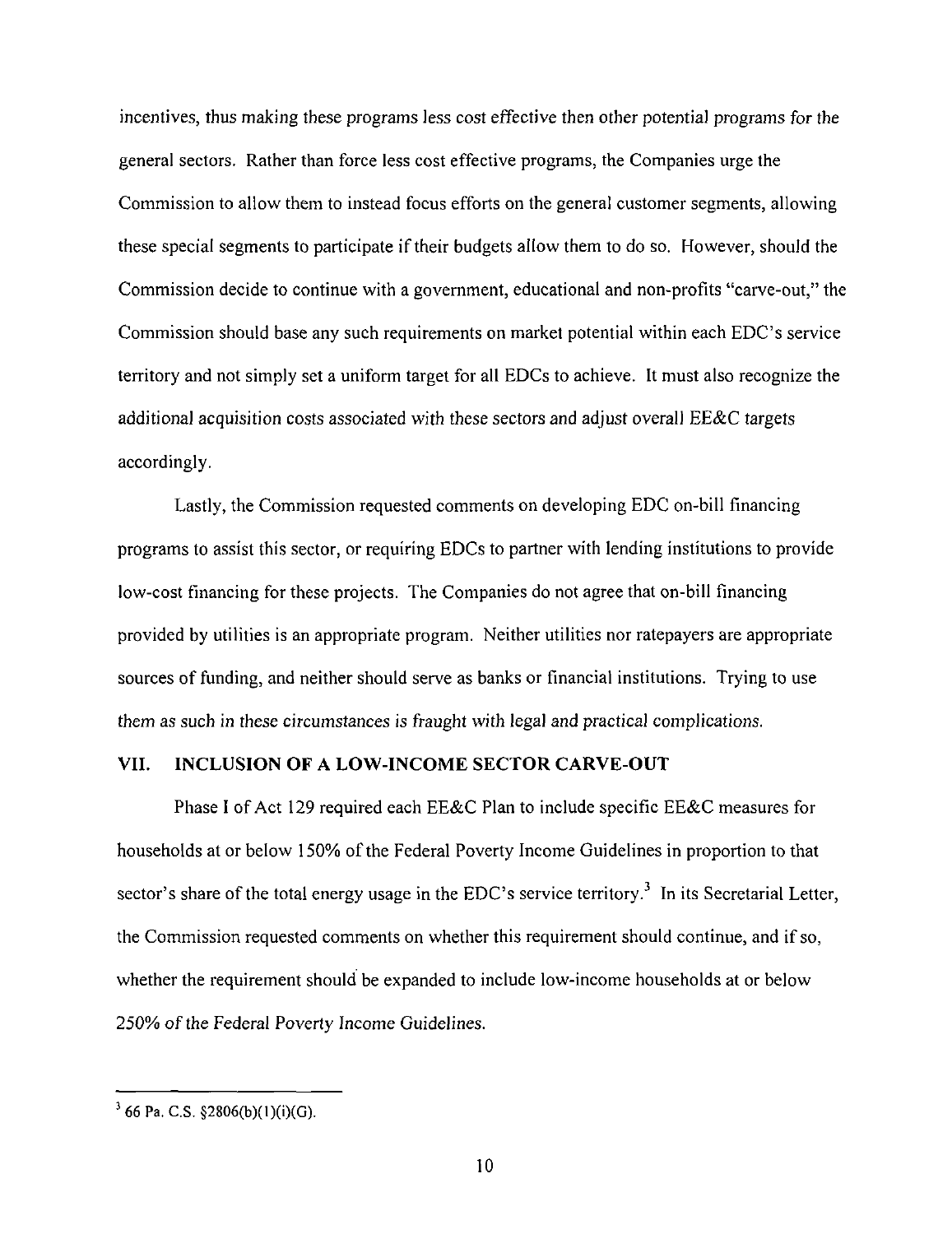The Companies support continuation of the existing targets based on measures provided to the customer sector, provided that any targets for low-income be supported by a budget using a cost per saved kWh that reflects the EDC's plan funding and planned program design; and second, that eligibility requirements be expanded to 250% of the Federal Poverty Income Guidelines.

The current methodology has proven to be successful based on participation in the lowincome programs and measures supported. However, any target must be supported by a budget to enable achievement of that target, recognizing that Phase II low-income programs will not be able to achieve the level of energy savings per dollar spent that has been achieved over the last two years. Costs to serve these customers is expected to rise. For example, the WARM Plus and LIEEP programs are targeting the highest electric use customers. Going forward, the potential for savings decreases as the program targets customers with lower electric use and, accordingly, the customers' pre-treatment consumption decreases. Additionally, the opportunity for low-cost savings is expected to decrease over time as standards and baselines change, the low hanging fruit has been gathered and adoption of energy efficiency measures matures or TRM values decrease.

The Commission offered two alternatives for consideration: 1) to structure the lowincome carve-out as a percentage of the overall EE&C Plan budget; or 2) to designate a percentage of energy savings to be achieved from this sector. The Companies are opposed to structuring a low-income carve-out that would designate a percentage of energy savings to be achieved from this sector because low-income programs provide societal benefits and are typically either not cost-effective or only marginally cost-effective. Further, low-income programs are the most expensive to implement, administer and operate on a \$/kWh saved basis.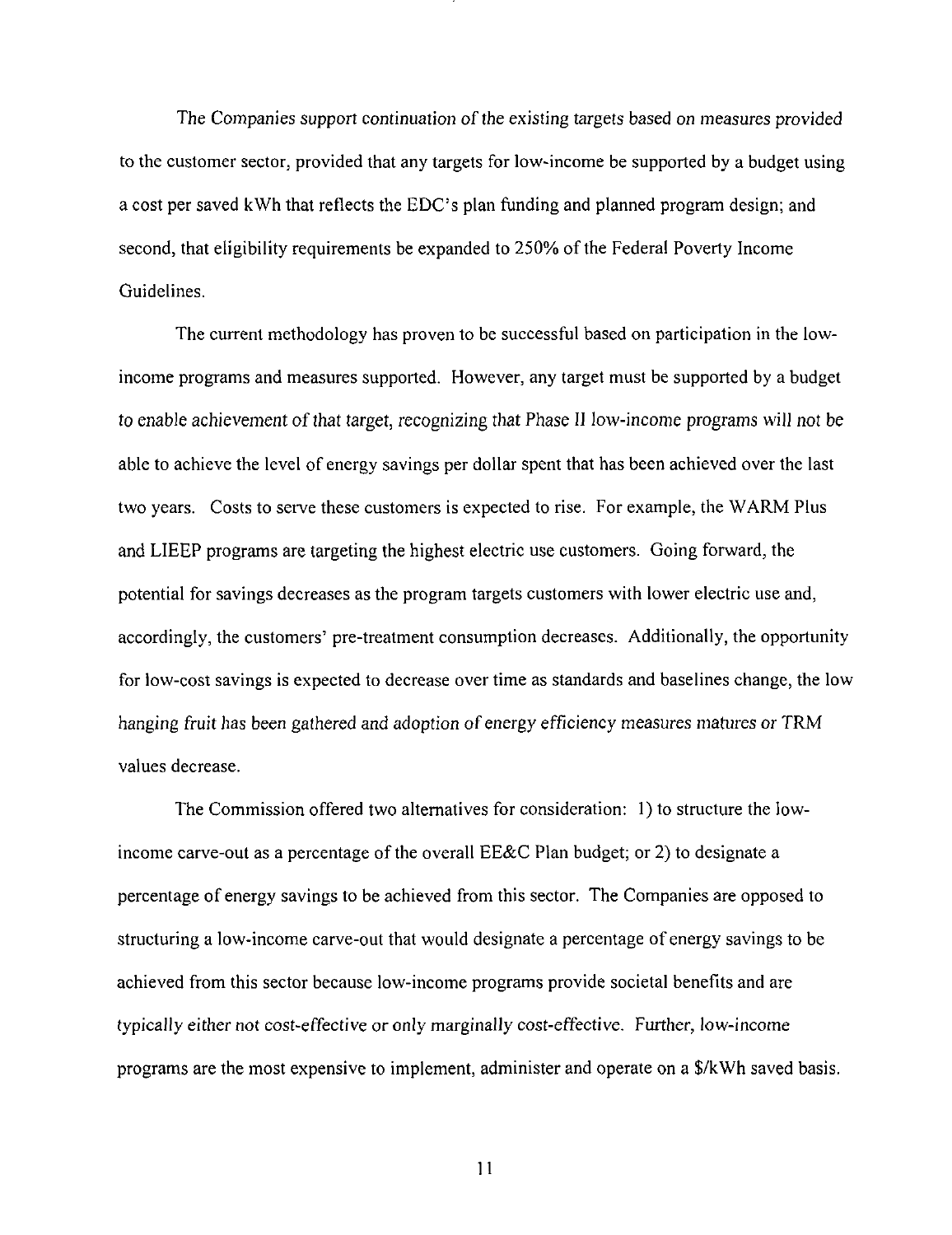**To the extent a low-income target based on savings is established, the Companies recommend expanding the eligibility requirements for low-income programs to 250% of Federal Poverty Guidelines to expand the pool of eligible customers and enable additional coordination with other State and federal programs. This would allow Act 129 to serve a group of customers who are not currently eligible for other EDC low-income programs and who do not have the means to participate in more expensive residential programs. Expansion to 250% would provide more opportunities to coordinate with State weatherization and gas utility programs that are comparable to poverty Gguidelines. The statute (66 Pa.C.S.A. § 2806.1.b.l.i.G) mandates coordination, and raising the income level eligibility to 250% would facilitate that coordination.** 

#### **VII. TRANSITION ISSUES**

In its Secretarial Letter, the Commission requested comments on a number of anticipated issues regarding the transition from Phase I to Phase II Act 129 targets if deemed appropriate. Those issues include: 1) whether the Commission should give consideration in the potential Phase II for an EDC that exceeds its Phase I EE&C targets; 2) whether an EDC that has met its Phase I EE target but has not spent all of its Phase I budget should continue its Phase 1 program implementation until its second EE&C plan begins or until the Phase I funds are exhausted; and 3) the manner in which the Commission operationalizes the Act 129 requirement to adopt additional required incremental reductions in consumption.

The Companies believe that the Commission should give consideration in the potential Phase II for an EDC that exceeds its Phase I EE&C targets. To the extent an EDC exceeds its Phase I targets, any excess should count towards future EE&C targets. However, the Commission should develop Phase II targets without considering any potential over-compliance during Phase I. This process would minimize the costs of achieving those targets. Similarly, if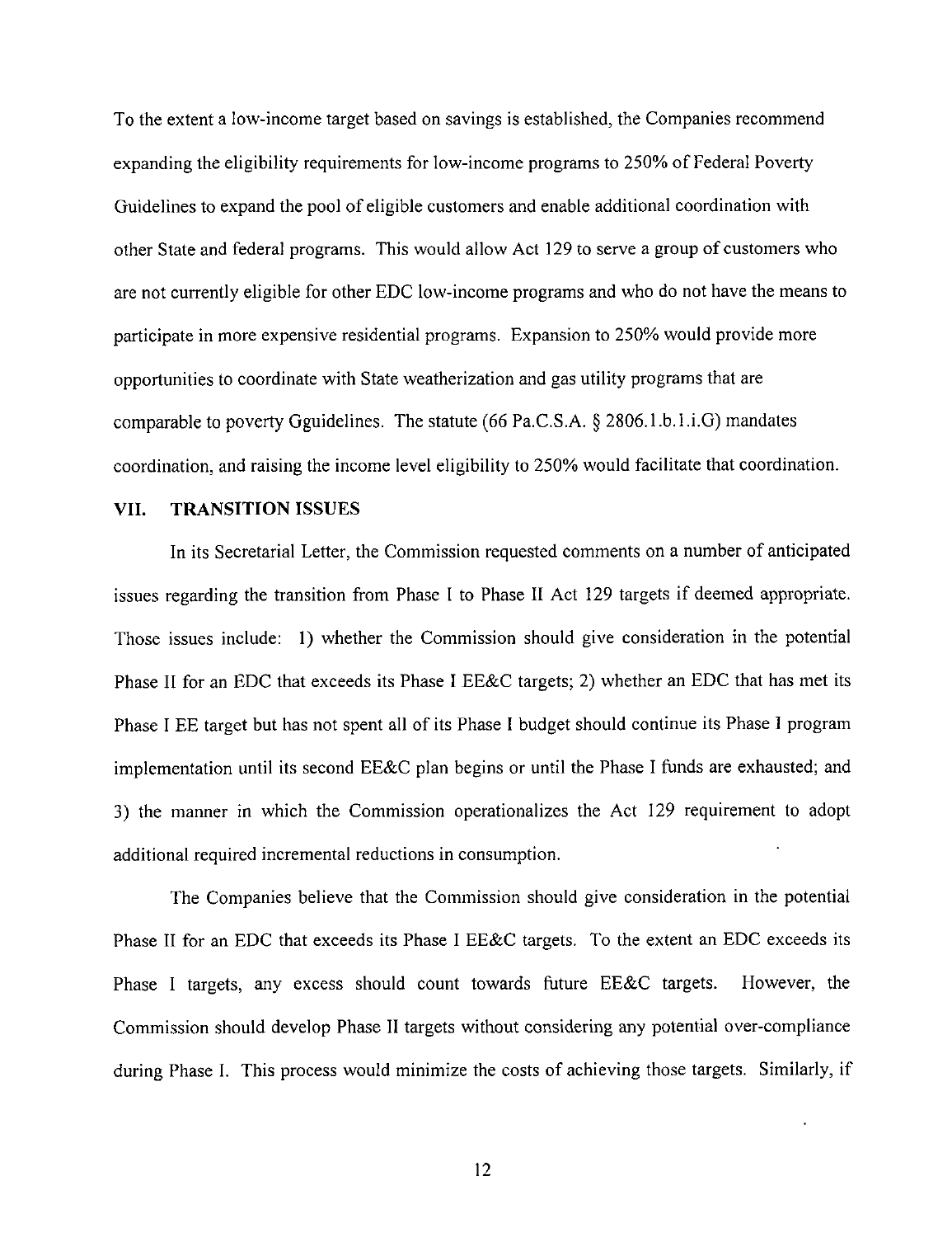an EDC achieves Phase I targets under budget, the EDC should not be forced to continue these programs, unless doing so, will minimize the cost of continuing those programs into Phase II. Second, should the Commission determine that incremental reductions in consumption requiring a Phase II EE&C Plan are warranted, the Companies would recommend calculating each individual EDCs targets using the same baseline (i.e., "the electric distribution company's expected load as forecasted by the commission for June 1, 2009, through May 31, 2010") In developing those targets, the Companies encourage the Commission to also weigh the rate impacts to consumers associated with funding the EE&C programs. Lastly, the Companies request that the Commission consider other transition issues that may be particular to each individual EDCs. For example, the Companies believe that EDCs should be permitted, at their option, to extend their existing CSP agreements for program management, tracking and reporting, and EM&V.

Likewise, the Companies recommend that the Commission allow EDCs the flexibility to process applications for certain energy efficiency projects under Phase I or Phase II as they deem necessary and appropriate. .

#### **VIII. OTHER ACT 129 PROGRAM DESIGN ISSUES**

In its Secretarial Letter, the Commission requested comments on any adjustments to the reconciliation requirements of EE&C Plan Phase II programs. Currently, there are not any defined reconciliation periods, allowing EDCs to determine when they choose to reconcile. The Companies, until a more definitive EE&C plan is developed, recommend maintaining this flexibility with the current reconciliation process into the Phase II EE&C plan period. The uncertainty surrounding the future structure of EE&C programs means that strictly defining the reconciliation process and adding an interest component is not prudent at this point in time.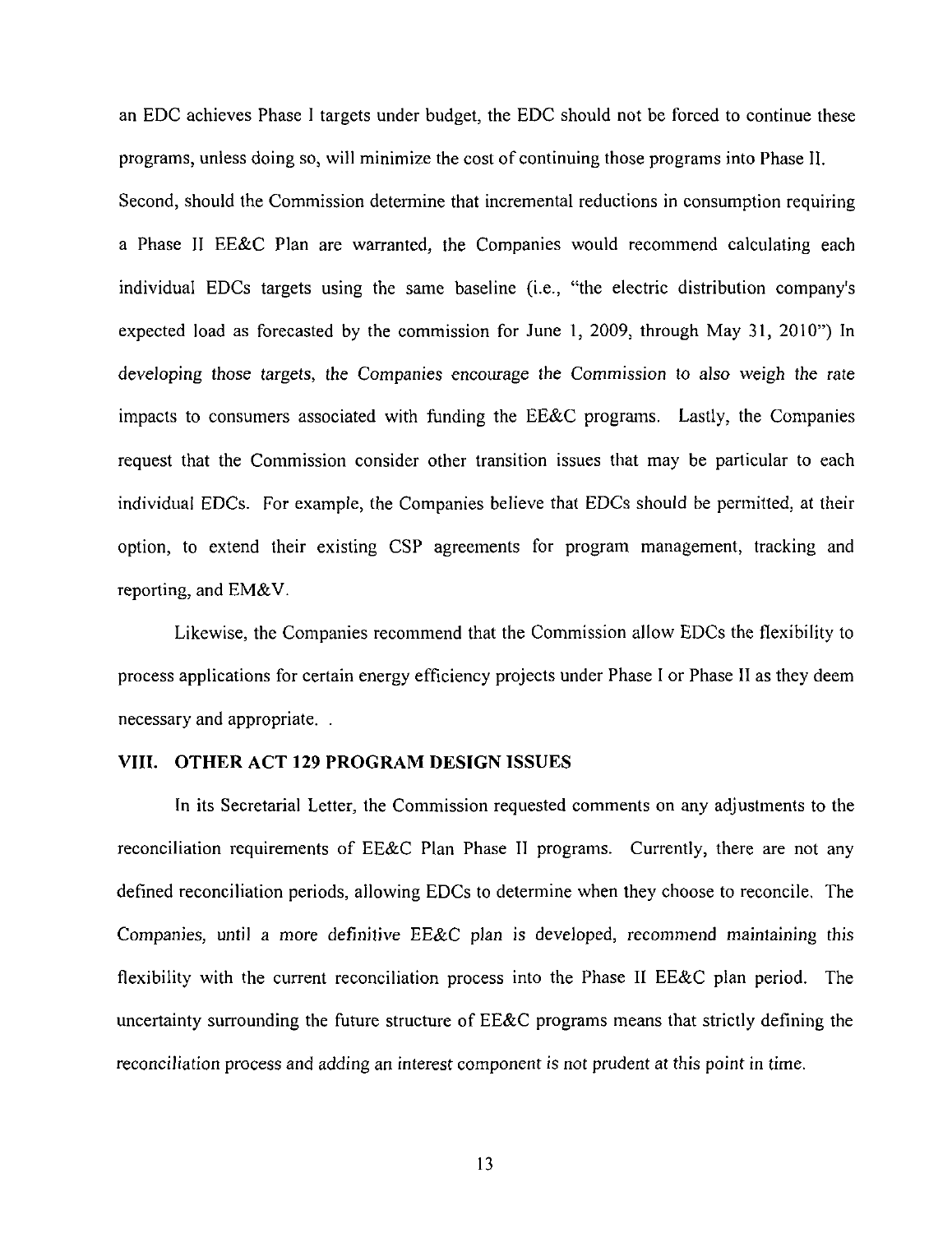#### IX. CONCLUSION

The Companies again thank the Commission for the opportunity to provide comments on the Commission's recommendations related to the future of Act 129 in the Commonwealth and look forward to assisting in the resolution of the many issues surrounding the development of any Phase II requirements.

Respectfully submitted,

Dated: April 17,2012

Kathy J. Kolich Attorney No. 92203 FirstEnergy Service Company 76 S. Main Street Akron, OH 44308 Phone: (330) 384-4580 Fax: (330) 384-3875 Email: kjkolich@firstenergycorp.com

Counsel for: Metropolitan Edison Company, Pennsylvania Electric Company, Pennsylvania Power Company and West Penn Power Company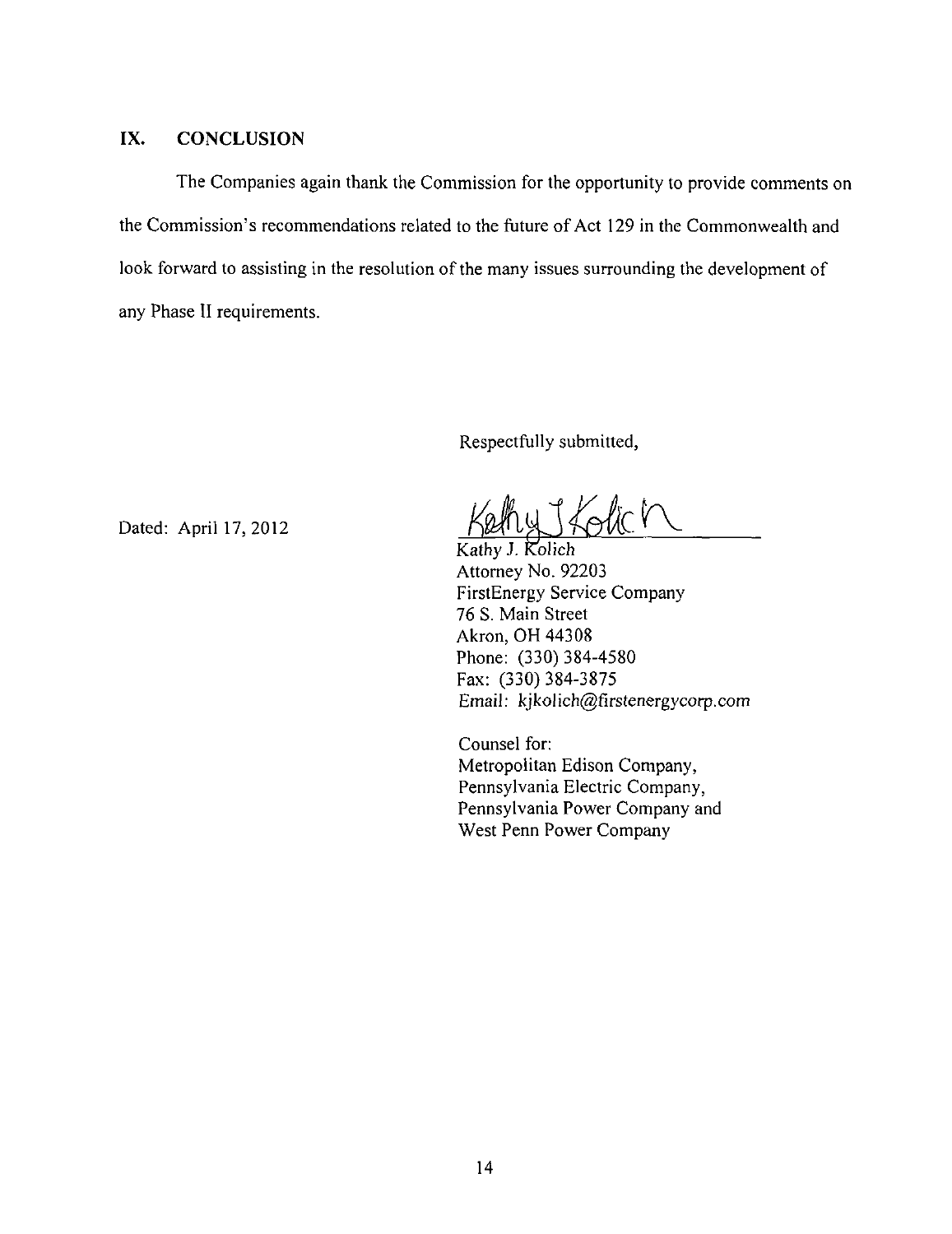## **BEFORE THE PENNSYLVANIA PUBLIC UTILITY COMMISSION RECEIVED**

 $\ddot{\phantom{a}}$  $\ddot{\phantom{a}}$ ÷ ÷ ÷ APR 1 7 2012

PA PUBLIC UTILITY COMMISSION SECRETARY'S BUREAU

Act 129 Energy Efficiency and Conservation Program Phase Two

DocketNo: M-2012-2289411

#### **CERTIFICATE OF SERVICE**

I hereby certify that I have this day served a true and correct copy ofthe foregoing document upon the individuals listed below, in accordance with the requirements of 52 Pa. Code § 1.54 (relating to service by a participant).

Service by overnight Federal Express, as follows:

Rosemary Chiavatta, Secretary Pennsylvania Public Utility Commission Commonwealth Keystone Building 400 North Street, 2<sup>nd</sup> Floor Harrisburg, PA 17120

Service by electronic mail, as follows:

Megan Good Bureau of Technical Utility Services  $me$ gagood $@$ state.pa.us

Dated: April 17,2012

Kathy J. Kolich Attorney No. 92203 FirstEnergy Service Company 76 S. Main Street Akron, OH 44308 Phone: (330) 384-4580 Fax: (330) 384-3875 Email: kjkolich@firstenergycorp.com